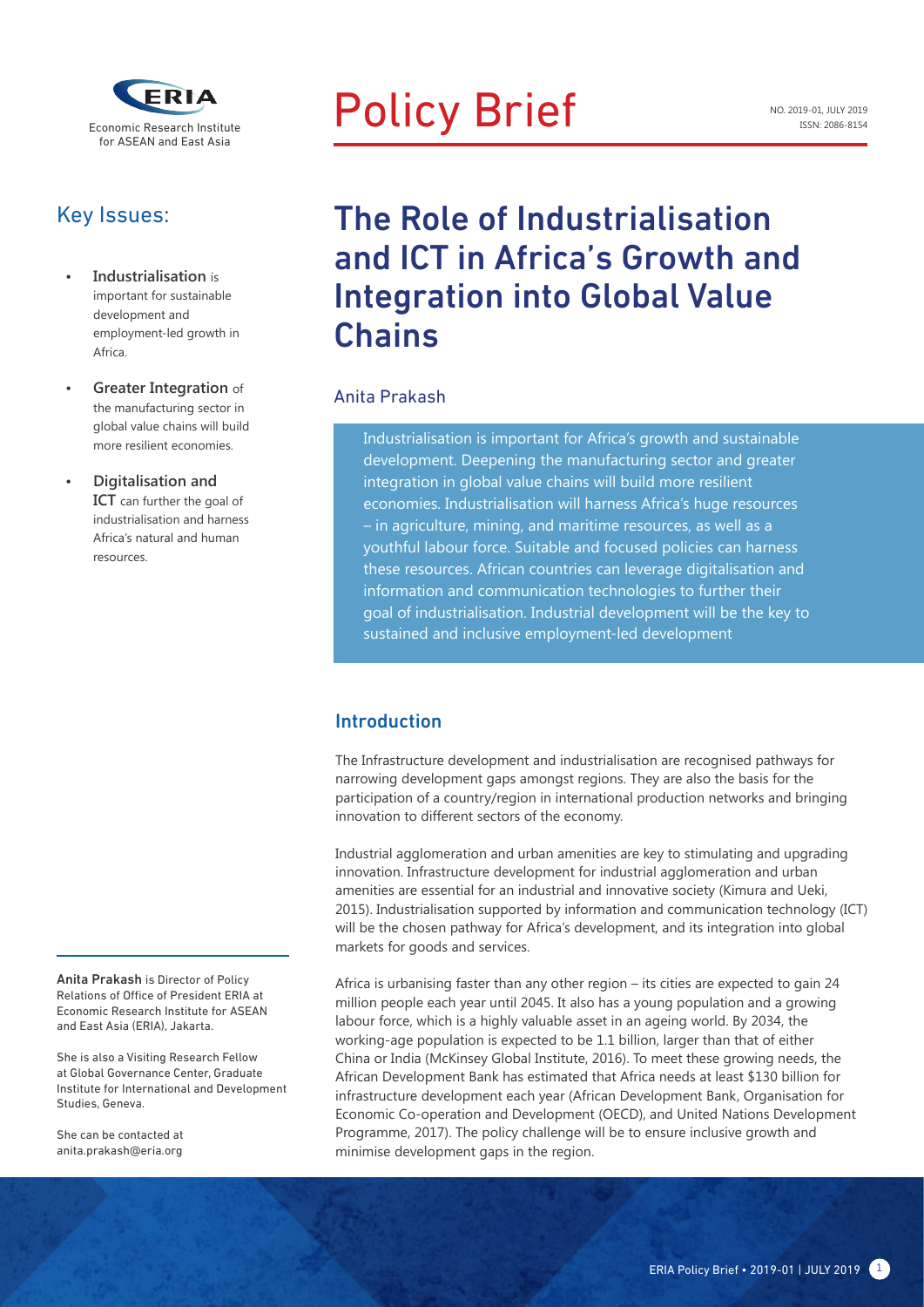Africa faces development gaps at two main levels: geographical and industrial. Geographical development gaps are the differences in income levels and development stages amongst countries or regions within a country. Industrial development gaps refer to differences in productivity and development stages between multinational and local firms, large firms and small and medium-sized enterprises (SMEs), and manufacturing and non-manufacturing sectors (Kimura, 2015). Planned infrastructure development and connectivity improvements can positively exploit the diversity amongst countries and subregions to narrow these development gaps in Africa. Geographical development gaps can be reduced through participation in production networks. Infrastructure enhancements enable countries or subregions to attract manufacturing industries. They also allow people to move from rural to urban areas. The smooth movement of people from agricultural informal occupations in rural areas to formal non-agricultural occupations in urban areas is an effective way to raise incomes and supply competitively priced labour to the industrial and modern services sectors.

The concept of connectivity is also at the centre of Africa's industrialisation. Africa has development needs and an aspirational demography at the cusp of a leap, which is similar to East Asia a few decades ago. Infrastructure for connectivity makes regions competitive in global value chains (GVCs).

Some 15 African countries and more than 400 million of its people are landlocked. Industrialisation and connectivity can unlock the economic potential of these countries and connect their people to the rest of the world.

#### Current Trends in Africa

Industrialisation contributes significantly to the accumulation of physical and human capital. It integrates the informal and formal economy and generates substantial backward and forward linkages with other sectors, providing a wealth of opportunities for suppliers, distributors, retailers, and business services (Signé and Johnson, 2018). For example, the inputs needed for different kinds of industrial production generates demand for agriculture, mining, and oth¬er raw materials, as well as energy and infor-mation technologies, while it increases the supply of products for consumer markets, construction, and other sectors.

Manufacturing is at the heart of industrialisation, although industrial activities around the processing and refining of raw commodities would continue to be a significant aspect of industrialisation in Africa. Growth in manufacturing has lagged in Africa, however, except in very few countries. Manufacturing's share of sub-Saharan Africa's total gross domestic product is less than 10%.

As a corollary, Africa is also lagging in two crucial aspects of industrial development: manufacturing value added (MVA) and manufacturing exports. The contrast with East Asia – often cited as the growth model for Africa – could not be starker. MVA in East Asia and developing Asia is much higher than in Africa. Resource-based manufacturing accounts for about half of total MVA and manufacturing exports. Geographically, industrial activities and MVA are reported from the more industrialised regions of North and South Africa. However, these weaknesses offer an opportunity for Africa to realise its potential for industrialisation and the resultant growth.

#### Integrating Africa into Regional Value Chains through Industrialisation and Manufacturing

International value chains function around a regional hub. This is particularly true in China and Europe, giving rise to the terms 'Factory Asia' and 'Factory Europe'. International value chains are mostly regional, giving rise to the notion of regional value chains, where regional hubs mainly trade in parts and components (International Trade Centre, 2017). While international value chains tend to be regional in Europe, Asia, and North America, the situation is different in Africa. Most of the domestic value added is exported outside Africa. Africa's impetus for industrialisation can be strengthened through creating conditions and investing in regional value chains. Greater participation in regional trade reduces the additional costs of doing business abroad, transportation and production, reduce regulatory burden which together lowers the fixed costs of internationalisation.

#### Investment for Industrialisation

Increased investments in Africa are required for its industrialisation, moving up the value chain of production and consumption, and its integration in GVCs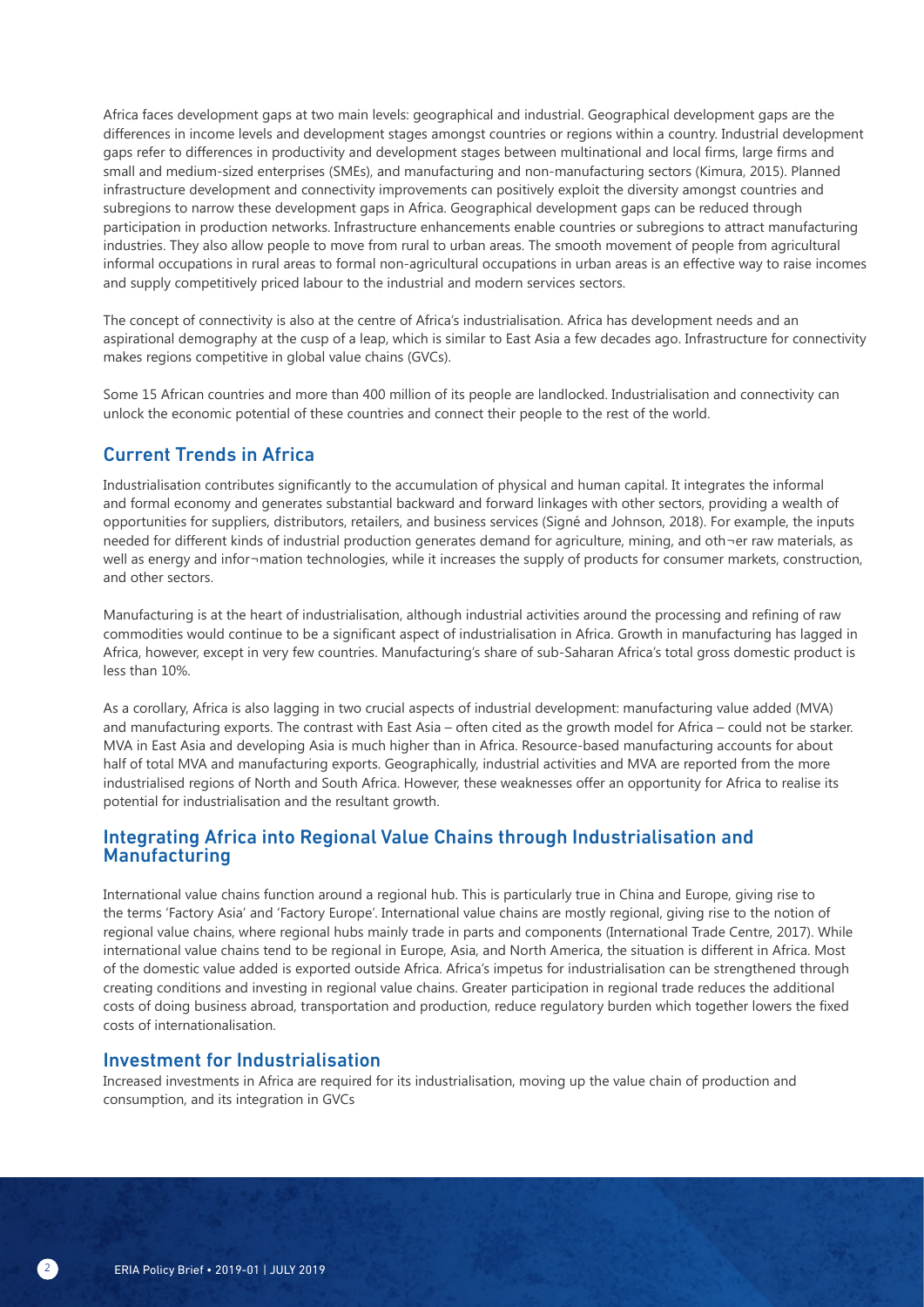

#### **Figure 1: FDI Flows into Top Five Host Economies. 2017 (\$billion)**

Source: United Nations Conference on Trade and Development (2017), World Investment Report 2017: Investment and the Digital Economy. Geneva: United Nations Conference on Trade and Development.

Investments in industrialisation must match the development priorities of African countries. In this way, the development strengths of Africa can be shared and dovetailed with the development priorities of the countries and/or subregions of Africa and with growth centres in Asia and Europe. Currently, Africa attracts more official development assistance (ODA) than investment.

Industrial growth in Asia offers a model for industrial development in Africa. The investment-led industrialisation in East Asia and the Association of Southeast Asian Nations (ASEAN) was mainly through foreign direct investment (FDI). Through the 1970s and 1980s, the levels of ODA and FDI were roughly equal in this region. By the 1990s, investment in connectivity infrastructure and production networks had created conditions in which FDI accelerated, leaving ODA-led growth behind.

Intra-African investment is becoming increasingly significant – another reminder of the East Asian growth model, where intra-ASEAN investments are the highest in the region. South Africa and Morocco lead in intra-African investment, targeting their operations towards production for the African market.

#### Diversify the Manufacturing Sector

FDI in Africa's manufacturing sector must diversify away from current centres in Nigeria, South Africa, Egypt, and Morocco. In other important production locations in Angola, Kenya, Côte d'Ivoire, Ghana, and the Democratic Republic of the Congo, manufacturing activities have developed around the production of equipment and other industrial inputs necessary to support mining and resource ex¬traction (FDI Intelligence, 2018).

As Africa attracts more investments in manufacturing away from Asia, its industrial markets are slowly diversifying from extraction-related industries. Sub-Saharan Africa has continued to increase FDI steadily over the past two decades. The policy issue, therefore, is to increase FDI and improve the MVA, which continues to remain low (Figure 2).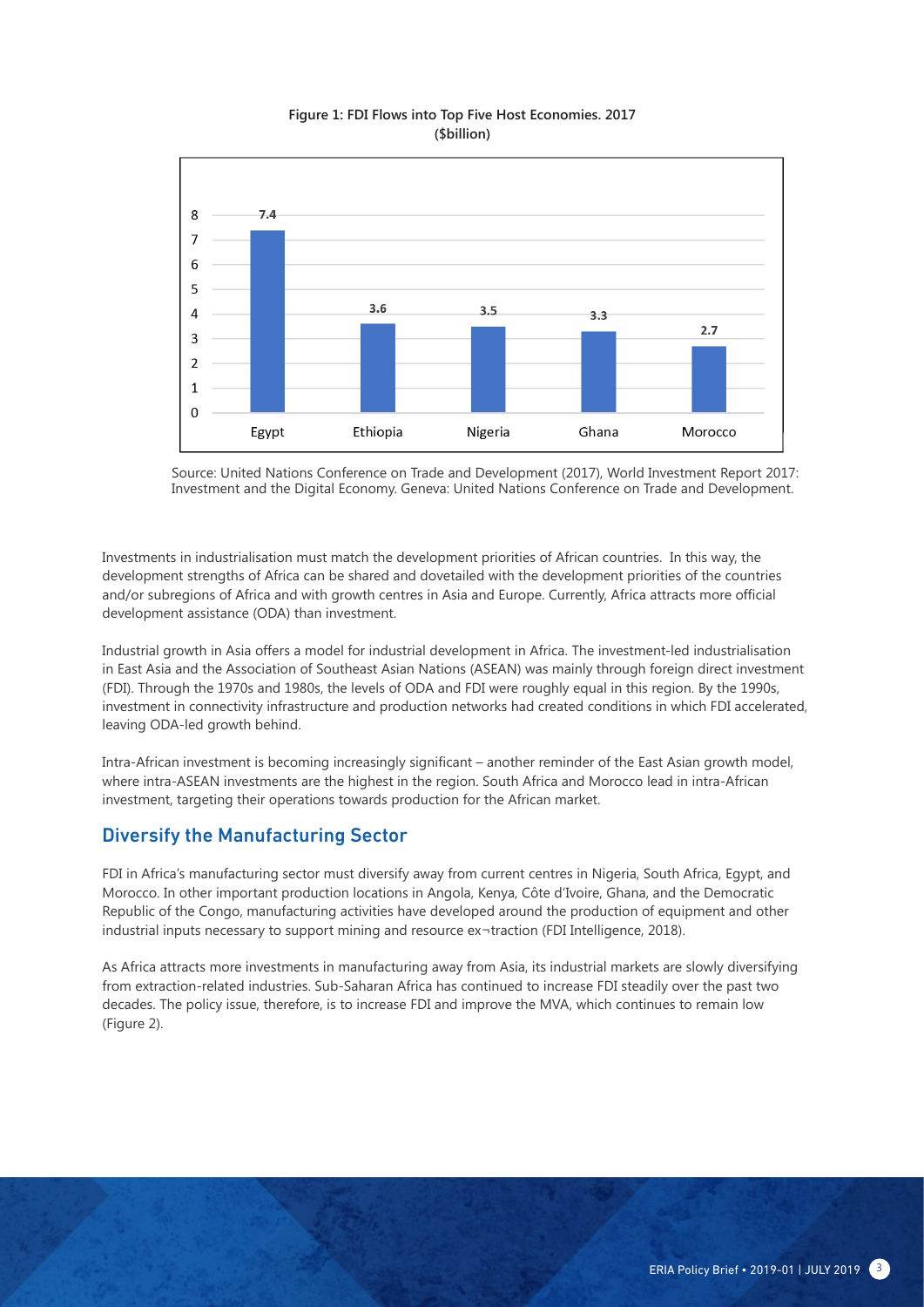

#### **Figure 2: Manufacturing Value Added in Africa, 2017 (\$billion)**

Note: Data for the Middle East and North Africa and North America are from 2016. The rest are 2017 data.

Source: World Bank (2018), World Development Indicators.

#### Improving MVA and Increasing Exports

Despite the recent expansion of and investments in its manufacturing sector, MVA per capita in Africa is still amongst the lowest in the world, and indicative of the challenges of investing in industry and manufacturing in Africa.

Two important indicators of industrial development – MVA and manufacturing exports –require policy attention in Africa. In 2017, sub-Saharan Africa's MVA was about \$145 billion (Figure 2). In contrast, developing countries in East Asia are far ahead and nearing OECD members' levels.

Weaning the industrial production in Africa away from resource-based manufacturing will be important for all stakeholders – policymakers, investors, and consumers alike. In 2017, resource-based manufacturing accounted for half of the total MVA and manufacturing exports. As a corollary, diversifying the investments in industries amongst the subregions will be essential. Some 78% of Africa's total MVA is driven by the higher level of industrial development and value chain trade in North and South Africa (Conde, Heinrigs, and O'Sullivan, 2015).

Importantly, though, manufacturing continued to grow by more than 3% annually from 2005 to 2014 – putting Africa ahead of all the other regions in the world. In 2017, transport vehicles, electronics, and machinery (HS Code 84-89) constituted 10% of Africa's total exports to the world by value. While construction and resources continue to attract the largest investments, manufac¬turing is now amongst the top sectors for investment flows into Africa, accounting for about a quarter of total FDI in 2017 (FDI Intelligence, 2018). This reflects significant potential for Africa's industrial growth in the next decade. Nonetheless, some important regional and international policy impetus are further needed, as discussed below.

#### Strengthening SMEs

SMEs form the backbone of the African economy, representing more than 90% of businesses and employing about 60% of workers, many of whom are women and youth. Helping more SMEs connect to international markets would help to ensure that the gains from trade are broadly distributed across the workforce. Their role in providing employment-led growth in Africa can be particularly powerful, as more than 900 million new workers are expected to enter the labour market by 2050. As many in developing countries, however, African SMEs are less productive than larger companies and often struggle to survive and grow. Future growth nonetheless depends on greater SME productivity.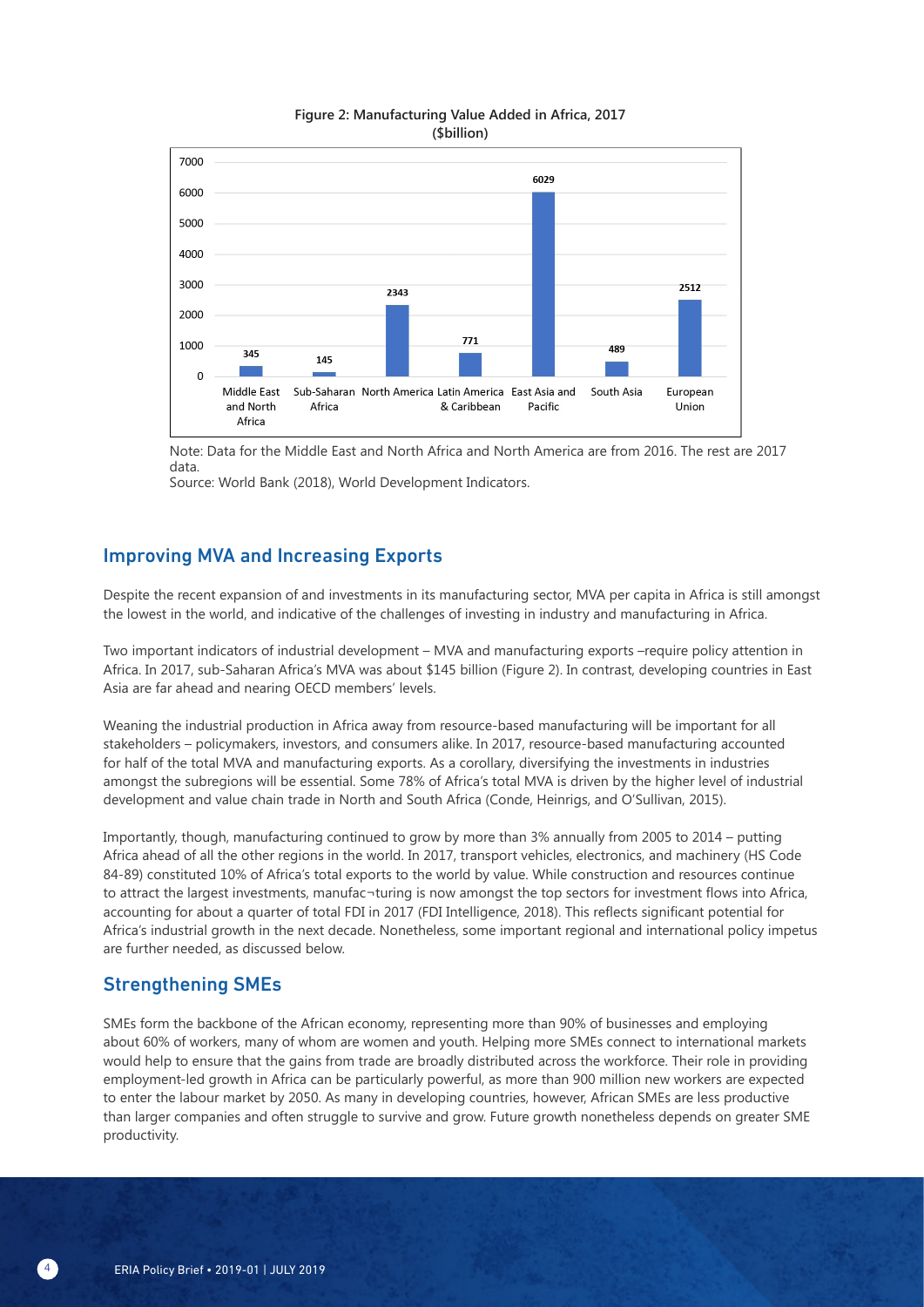For industrialisation to contribute to sustainable development and growth in Africa, the role of SMEs is very important. SMEs employ the vast majority of any local labour force and have an integral role in any sustainable growth trajectory. They provide 'the missing link' for inclusive growth (International Trade Centre, 2017. SMEs generate more and better jobs when they can access new investments, build trade capacity and skills, and are empowered to become more competitive and connect to international markets. SMEs in Africa will be instrumental in the backward integration of industries, which in turn promote greater participation in regional value chains and improved MVA. Well-integrated SMEs provide higher per capita domestic value added in exports and lead to greater diversification of exports over time (Conde, Heinrigs, and O'Sullivan, 2015).

SMEs are the local suppliers for major investors, and a stable and reliable SME network is attractive to potential international investors. Industrial growth must depend on SMEs that meet quality, quantity, and time requirements, and which are financially stable and/or may be able to expand or move up the value chain. The capacity and skills of local suppliers are considered important or critically important by investors and are the most significant factor determining relationships between foreign firms and local suppliers.

SMEs provide better jobs and higher pay in the low-wage segments of the economy. A stable and reliable SME network requires policy support and access to finance. Improving productivity will require greater skill development and linkages with foreign markets – mainly through local firms.

#### Improving Human Capital

Human capital is an integral part of an effective business and investment ecosystem. The quality of a country's work¬force, or its stock of human capital, is related to the country's flexibility, productivity, and ability to innovate. Investors value skills and the productive capacity of companies, and multinationals tend to consider supplier skills when making investment decisions. More productive firms can maximise the benefits of foreign investment and are better able to use relevant information and streamline their operations. While many sub-Saharan African countries have greatly improved their educational systems in recent decades, some 15- to 19-year-olds in these countries still lack the foundational skills needed to complete primary and secondary education. Dropout rates are high and gender gaps are apparent. Youth perceive vocational and technical education as unappealing and few enrol in this track.

The allocation of resources for the improvement of human capital is a supply-side investment for Africa. Investors seeking to scale up an acquisition will assess whether the labour force in the target country has the skills they need. Empirical evidence suggests that the availability of skilled workers contributes to FDI. National investment in schools, universities and vocational training institutions can therefore encourage FDI. A targeted approach works best, especially for smaller economies. For example, strategically selecting sectors with export or investment potential, and then investing in courses to equip people with the skills they need to be productive, can be a powerful combination.

Human capital is basic to innovation. Only through continuous innovation, either in formal product development or improvement of management processes, can growth be achieved over the long term.

#### Trade Policy and Free Trade Agreement

Industrialisation prospers when markets for goods and services are available. MVA as a share of gross domestic product is a proxy for the level of industrialisation, especially in low-income countries of Africa. The limited size of the domes¬tic market for manufactured products is a significant constraint. At the same time, income levels and household spending patterns are improved by growth in manufacturing more than any other individual economic sector, since it helps to create a large number of stable and well-paying jobs.

Income levels in Africa have already started to rise substantially, with household consumption projected to grow by 3.8% to reach nearly \$2.1 trillion per year by 2025. The rate of urbanisation is even faster. Most countries will experience rapid growth in demand for manufac¬tured products in the near future – from processed food and beverages to electronics, appliances, and labour-intensive goods such as clothing and footwear. This implies greater movement of intermediate goods amongst African countries. Thin trade borders and low tariffs are conducive for freer movement of goods, people, and capital across the continent. Regional economic communities such as the Southern African Development Community (SADC), the East Africa Community (EAC), the Economic Community of Western African States (ECOWAS), and the Arab Maghreb Union (AMU) have already shown that intra-regional trade facilitation is important for increased trade in goods.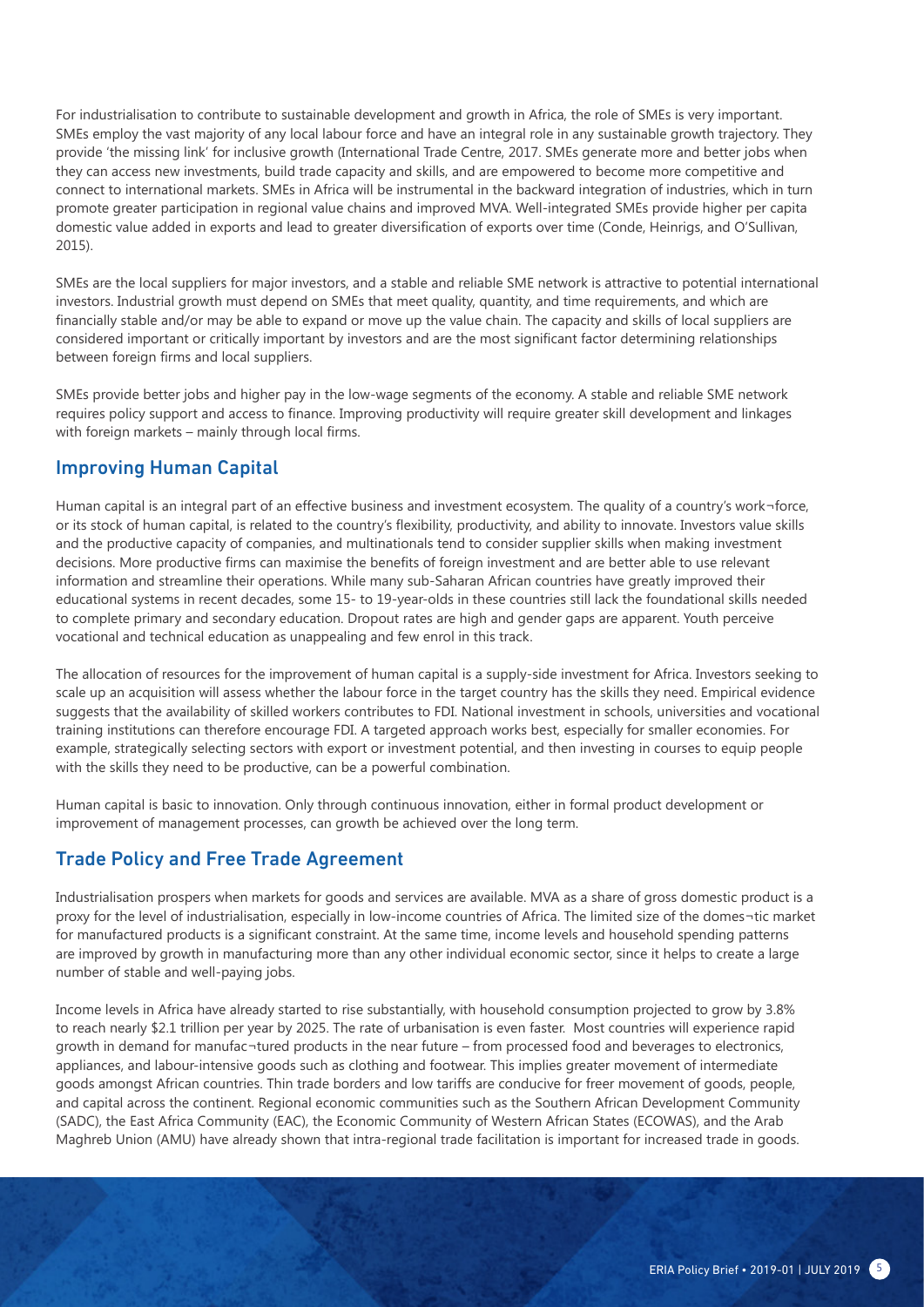In Africa, although the East African Community and the Southern African Development Community have achieved strong reductions in barriers to trade, tariffs remain relatively high for intra-regional trade, sometimes higher than between Africa and the rest of the world (Conde, Heinrigs, and O'Sullivan, 2015).

The proposed African Continental Free Trade Area (ACFTA) is crucial to maximising intra-regional trade and investment. It can create a single continental market for goods and services as well as a customs union with free movement of capital and natural persons. Regional free trade agreements facilitate a competitive manufacturing sector and promote economic diversification. The removal of tariffs will create a continental market that allows companies to benefit from econo¬mies of scale. A pan-African market could increase intra-Africa trade and African manufacturing exports manifold.

The ACFTA underpins the economic integration of Africa. This brings the focus on both the scale and quality of economic growth and overall industrial development in Africa. Further, Africa has 15 landlocked countries and more than 400 million of its people are landlocked. The ACFTA could unlock the economic potential of these countries and connect the people to the rest of the world.

On the trade facilitation front, the OECD's measurement of the trade facilitation performance of the top 10 economies of Africa (Figure 3) shows that these measures need to improve very quickly, without waiting for the conclusion of the ACFTA.



#### **Figure 3: Trade Facilitation Analysis of Top Five African Economies**

Note: OECD (2018), Trade Facilitation Indicators.

#### Advantage Africa: ICT can Leapfrog Africa through Stages of Industrialisation

Africa has the opportunity to include dense and rich digital connectivity and digital innovation in its growth plans, which was unavailable for regions and countries in Asia, Europe, and Latin America during their growth phases in the 1980s and 1990s. Digital infrastructure, knowledge, and devices will bring in innovative businesses and market processes for Africa.

Changes in the technological paradigm have transformed the patterns of industrialisation in different parts of the developing world. The international division of labour for the production and consumption of goods and services transcends national borders and propels countries towards greater integration into regional and global value chains. Africa can use ICT in its development strategy for increased participation in the trade of goods and services.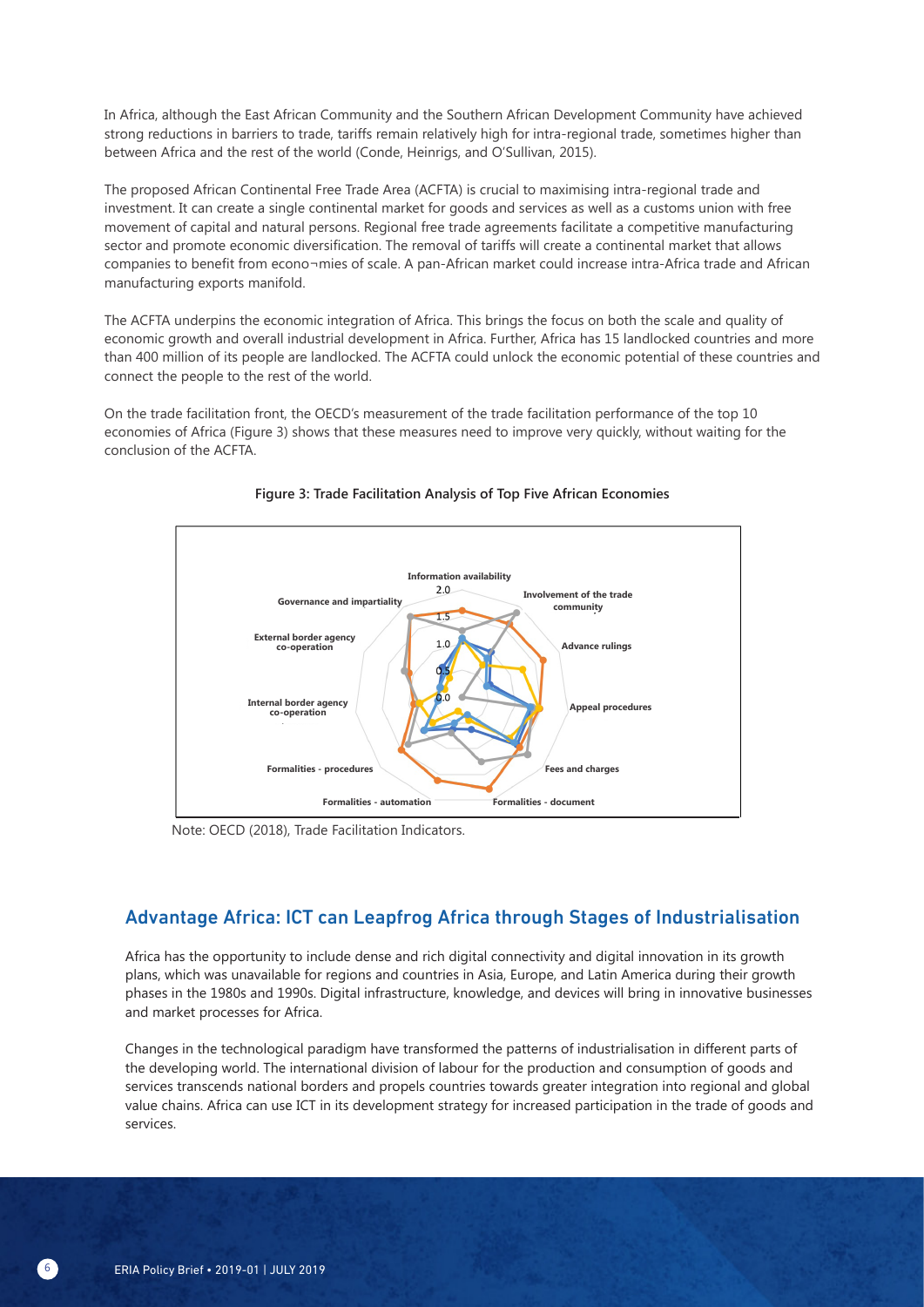Forerunners amongst ASEAN Member States – Singapore, Malaysia, and Thailand – have been successful in aggressively using the mechanics of the second unbundling<sup>1</sup> to accelerate their economic growth and poverty alleviation. With some time lags, Indonesia, the Philippines, and Viet Nam have tried to deepen their involvement in the second unbundling. Latecomers including Cambodia, the Lao People's Democratic Republic, and Myanmar have recently shown signs of engaging in the second unbundling (Kimura, 2018). Africa reflects a similar pattern, in which countries are placed along different stages of industrial dynamism. Overall, however, large areas of Africa are still in the pre-globalised economy or in the first unbundling – marked by their core industry or export commodity.

Every stage of development has reduced the cost of production and consumption of goods and services. However, ICT-enabled production and consumption of goods and services has arrived in the developing world, including Africa, where agriculture and the resource-based economy still hold sway. These economies have an opportunity to use ICT in many instances to leapfrog from agriculture and a resources-based economy to a digital economy, however, and to transform and modernise their agriculture and resources-based industry. These operations may be limited in size and location, but countries/regions should capture any new business opportunities arising from the two-way application of ICT into the industrial dynamism of Africa.

While leapfrogging to the digital economy is possible and even recommended, the step-by-step or sequential approach towards the digital economy has advantages in terms of the policy environment, infrastructure development, and human resources development. It prepares a minimal level of policy environment and infrastructure for advanced industrial dynamism and trains the human resources required for the digital economy. However, ICT helps to overcome distance and generates dispersion forces. This will allow African industries to become innovative hubs – making them attractive to international firms.

#### Policy Focus for Expediting Industrialisation and the Use of ICT for Industrial Dynamism in Africa

As substantial scope for growth and expansion remains in Africa's industrialisation, and as opportunities arrive at its doorstep because of the rising cost of labour in other develop¬ing regions, Africa can attract manufacturing industries in the coming decades. Building on the experience of industrial development in East Asia, and analysing the current state of industrial activities in Africa, this policy brief recommends a policy focus on six important areas: (i) investing in infrastructure and industries; (ii) diversifying manufacturing and industrial activities, (iii) increasing the MVA and exports, (iv) strengthening SMEs, (v) allocating resources for and expanding human capital, and (vi) the importance of trade facilitation and a regional free trade agreement. Consumer protection and privacy, competition policy, taxation systems, and cybersecurity are other important policy areas where Africa must stay tuned in with international partners. These will help the African economy to achieve sustainable and inclusive growth and to keep pace with the industrial dynamism in other parts of the world. Importantly, these policy actions will enhance Africa's domestic and external integration simultaneously.

#### Focus Areas Recommended for Industrialisation in Africa

High-value agriculture, ranging from horticulture and floriculture to new bio-economy products, is highly feasible in the African environment. The ACFTA provides further opportunities for the development of regional and global value chains in Africa, providing opportunities to leverage the agricultural and manufacturing potential of the region. Countries could fast-track the implementation of trade and investment facilitation measures to enhance trade, and thus strengthen the capability of African firms and producers. A calibrated combination of trade and investment facilitation measures preparing the job market – especially the youth – with the skill sets required for the new digital economy, is required in every country. Policies for creating an attractive investment climate for industries are also important.

<sup>&</sup>lt;sup>1</sup> First unbundling is defined as the separation of production and consumption that was primarily caused by a rapid decrease in trade costs for goods. The first unbundling, seen roughly from 1870 to the present, is the experience that motivated the traditional view of globalisation. The second unbundling, observed since around 1985, is defined as the unbundling of factories and offices, which means that not only goods but also tasks are traded. The principal cause of the second unbundling is a drastic fall in trade costs for goods, people, and especially for ideas. The trade costs related to people have fallen the least, which is why the second unbundling (also called fragmentation) has happened mainly on a regional rather than global basis. (Baldwin, 2007).